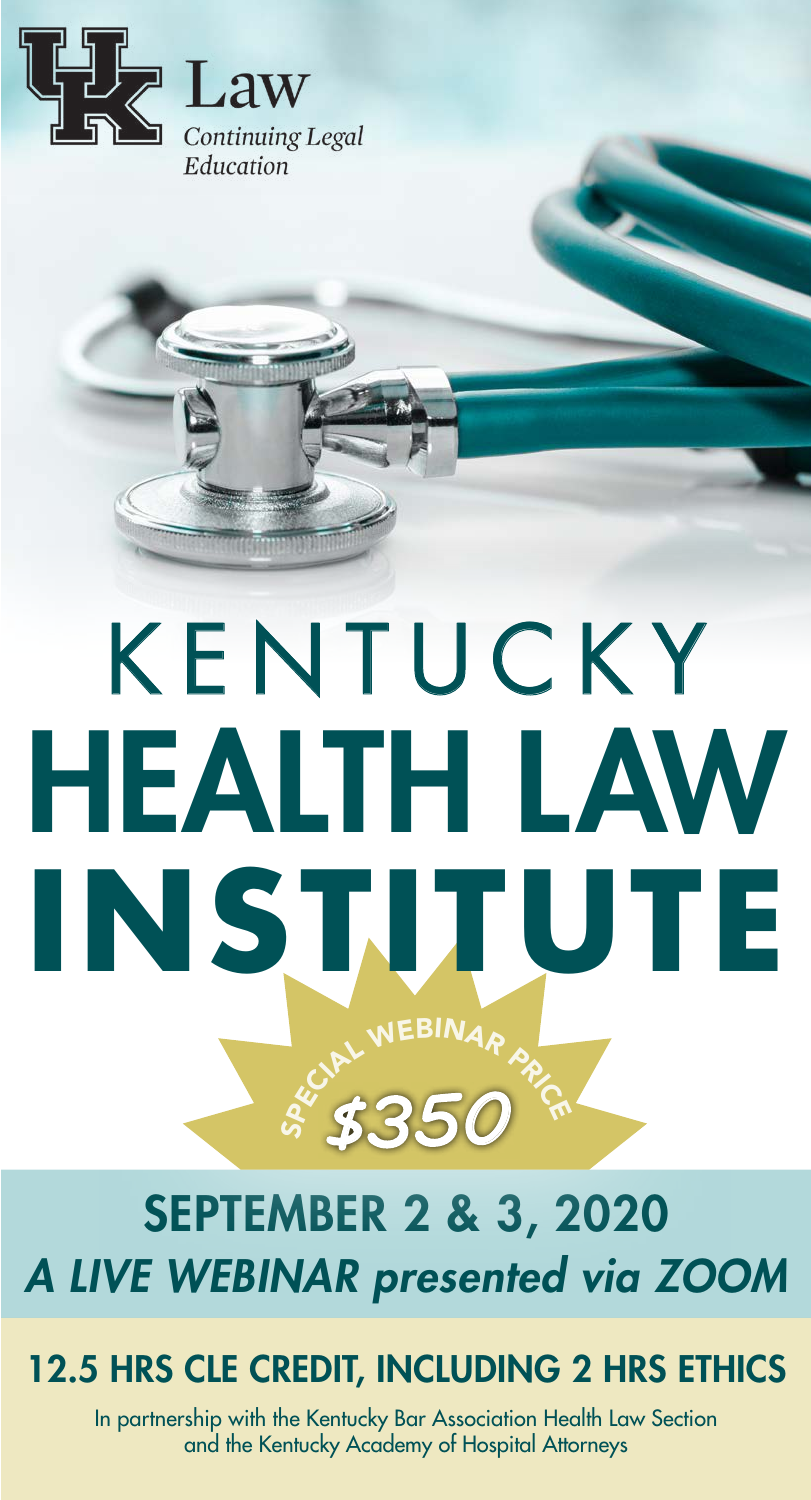- 7:50 a.m. Join Zoom Meeting
- 8:00 a.m. Hospital Negligence: Case Law Update Bradley A. Case, Dinsmore & Shohl LLP
- 8:45 a.m. Physician Employment Contracts Peter L. Thurman, Jr., Dentons
- 9:30 a.m. Morning Break

9:45 a.m. Legal Issues with Mid-Level Providers Carole D. Christian (Panelist & Moderator), Wyatt, Tarrant & Combs LLP Jessica L. Estes, Kentucky Board of Nursing **Stacey Sale**, Baptist Health Medical Group

11:30 a.m. Alternative Payment Models: What's Available, What's Working, and Related Legal Issues Jim Dietz, Frost Brown Todd LLC Adam Middleton, President, Healthcare Advisory Network, LLC

12:20 p.m. What to Do When the Authorities Come Knocking! Thomas W. Farlow, Frost Brown Todd LLC Kevin M. Tierney, Frost Brown Todd LLC

7:50 a.m. Join Zoom Meeting Click the link sent via email, follow the on-screen instructions from Zoom, and adjust your audio/video settings. 8:00 a.m. Welcome and Announcements 8:10 a.m. Viewpoints from Compliance Officers- Relationships with Legal Counsel, Hot Compliance Topics and Trends, and Other Issues Daniel C. Soldato, Wyatt Tarrant & Combs LLP Melinda K. Blanche, Director of Reimbursement, Chief Compliance Officer, Lexington Clinic Don Futrell, Director of Corporate Compliance, Murray Calloway County **Hospital** 

> 10:30 a.m. Substance Abuse, Opioid, and Behavioral Health Issues Marian J. Hayden, Cull & Hayden, PSC Dustyn B. Jones, Stites & Harbison PLLC

- 9:15 a.m. Morning Break
- 9:30 a.m. "I Heard You Make Referrals" A Practical Discussion of Stark, the Anti-Kickback Statute, and Other Referral Prohibitions Robert J. Benvenuti III, Barnett Benvenuti & Butler PLLC
- 10:20 a.m. Cybersecurity and Data Privacy Issues in Healthcare Dennis P. Kennedy, Dressman Benzinger LaVelle PSC
- 11:05 a.m. Disruptive Physician Behavior Aaliyah K. Eaves, Dinsmore & Shohl LLP
- 11:50 a.m. Lunch Break Luncheon Presentation: Update on The Commonwealth's Health Initiatives Wesley W. Duke, General Counsel, Kentucky Cabinet for Health and Family Services
- 12:35 p.m. **Quick Talk** Child/Adult/Domestic Abuse Reporting Issues Wm. C. ("Chip") Adams, III, Attorney at Law
- 1:05 p.m. Medicaid / Managed Care Contracting Process Wesley R. Butler, Barnett Benvenuti & Butler PLLC Jonathan E. Copley, CEO, Aetna Better Health® of Kentucky
- 1:55 p.m. **Quick Talk** Eliminating Kickbacks in Recovery Act Sarah Cronan Spurlock, Stites & Harbison PLLC
- 2:25 p.m. Afternoon Break
- 2:40 p.m. Legal Ethics for the Healthcare Attorney Harry Dadds, Stoll Keenon Ogden PLLC Shannon Arthur ("A.J.") Singleton, Stoll Keenon Ogden PLLC
- 3:40 p.m. Legal Issues Arising from Telemedicine Steve Clifton, Deputy General Counsel - Health Affairs, University of Kentucky Office of Legal Counsel Robert R. Sprang, Director, Kentucky TeleCare Shea Luna, Associate General Counsel – Health Affairs, University of Kentucky Office of Legal Counsel
- 4:25 p.m. **Quick Talk** Requirements for Self-Insurance Janet A. Craig, Stites & Harbison PLLC

1:20 p.m. Adjourn Institute

Ramona C. Hieneman, Owensboro Health, Inc. R. Brett Short, UK Chief Compliance Officer

Not sure if you want to try Zoom? Here are two short videos that show how easy it is: Beginner's Intro: https://youtu.be/9isp3qPeQ0E (3 minutes, 30 seconds) Quick Start: https://youtu.be/hIkCmbvAHQQ (1 minute)

5:00 p.m. Recess Institute

# KENTUCKY HEALTH LAW **INSTITUTE** AGENDA

WESLEY R. BUTLER, CO-CHAIR Barnett Benvenuti & Butler

DANIEL C. SOLDATO, CO-CHAIR Wyatt Tarrant & Combs

> CAROLE D. CHRISTIAN Wyatt Tarrant & Combs

MARIAN J. HAYDEN Cull & Hayden

K. KELLY WHITE BRYANT Stites & Harbison

> JAMES A. DIETZ Frost Brown Todd

MATHEW KLEIN Dressman Benzinger Lavelle

> BRADLEY A. CASE Dinsmore & Shohl

## **WEDNESDAY, SEPTEMBER 2, 2020 THURSDAY, SEPTEMBER 3, 2020**

## **NEED MORE CLE HOURS? 2020 PLANNING COMMITTEE**

#### **NOW A LIVE WEBINAR BROADCAST VIA ZOOM**

Due to circumstances surrounding the COVID-19 outbreak, this year's program will be presented as a webinar via Zoom. *You do NOT need a Zoom account to participate*, and accessing the Zoom session on the day is as easy as clicking a link in your email a few minutes before webinar's start time. You will need stable, high-speed internet access to participate in this event and a computer, laptop, tablet, or other mobile device. Presentations are given live, but recorded so that you may go back and watch anything that might have been missed.

#### **REGISTRATION INFORMATION**

This webinar is offered at a special discounted price of only \$350 and comes with a PDF version of the course materials. Printed materials will not be available. Pre-registration is strongly recommended. A few days before the Institute, you will receive an email with a link to download the PDF course materials and another link to use on September 2 & 3 to join the webinar, so please save emails from UK/CLE carefully. This program is accredited by the Kentucky Bar Association for 12.5 hours of CLE credit, including 2 hours of Ethics credit.

### **CANCELLATIONS & SUBSTITUTIONS**

Upon cancellation, a full refund of tuition (less \$50 administrative/course materials charge) is given up to 4:30 p.m. EST, August 28, 2020. No refunds are available for cancellations after the deadline; however, PDF materials are yours to keep in full consideration for tuition paid. Registrations are transferable and substitution of registrants may be made any time before the seminar begins.

### **ADDITIONAL INFORMATION**

Write or call the Office of Continuing Legal Education at: 660 S. Limestone, Lexington, KY 40506-0417, (859) 257-2921, or visit our new website at: **law.uky.edu/CLE**.

UK/CLE has a large catalog of KBAaccredited CLE programs available via streaming video or in audio CD format, allowing you to earn all 12 hours of your annual CLE requirement when it fits into your schedule. Our convenient and affordable self-study programs are professionally recorded and produced and are very userfriendly. It has never been easier for the busy (or *quarantined*) practitioner to earn CLE credit! Visit our website for more information or to download a current course catalog.

law.uky.edu/CLE/uk-cle-accredited-self-study-cle-programs